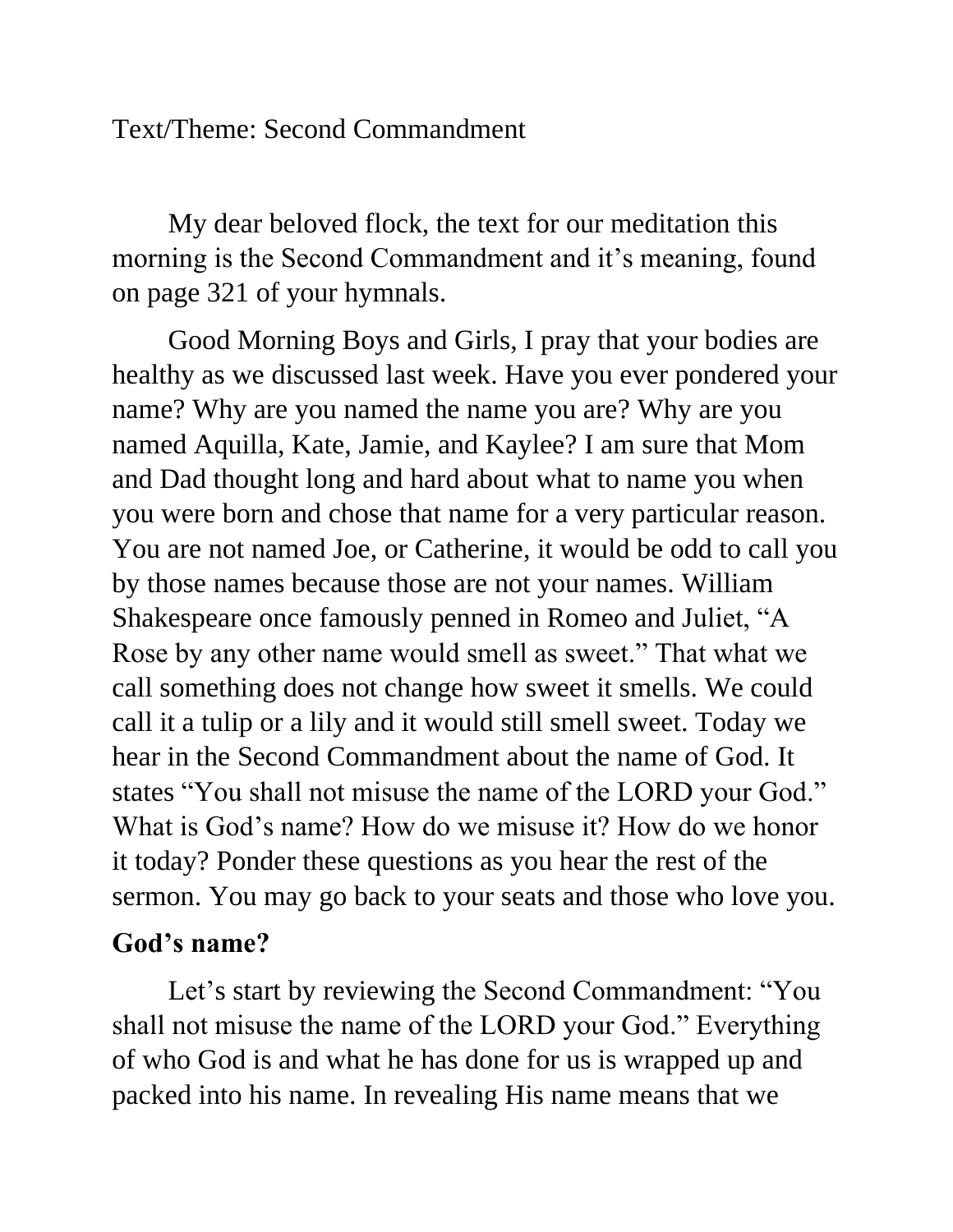know who God is. He is not just some vague "higher power" up there whom we cannot know or we cannot be sure about, like the force from Star Wars.

No, God has revealed himself to us. This happens in and through his holy Word. God made a covenant with Abraham. He revealed himself. He made his name known, to Moses. What is God's name? He says, "I am who I am." Or "I will be who I will be." His name is Yahweh. What in theological circles is called the Tetragrammaton, YHWH. (Yes, for those of you wondering, it does work with the YMCA song.) His name given for the deliverance of His people. The Lord God acted in history to deliver his people and make good on his promises. The Lord God promised to send a Messiah, the Son of David, to bring in the kingdom of heaven here on earth. And we know that the Messiah is Jesus, the Christ. Jesus makes God known to us. He is the Word of God incarnate. Because of Jesus, we are not in the dark any longer about who God is and what His attitude towards us is.

We have even been baptized in God's name, the name of the Father and of the Son and of the Holy Spirit. In Holy Baptism, we have been joined to, we now belong to, the triune God. We bear God's name upon our head and our hearts. God marks us as His own by use of His name. We bear forth that connection in our thoughts, words, deeds and actions.

## **Use of God's name**

And so how we use God's name, which is the sum total of how God has revealed himself to us–how we use God's name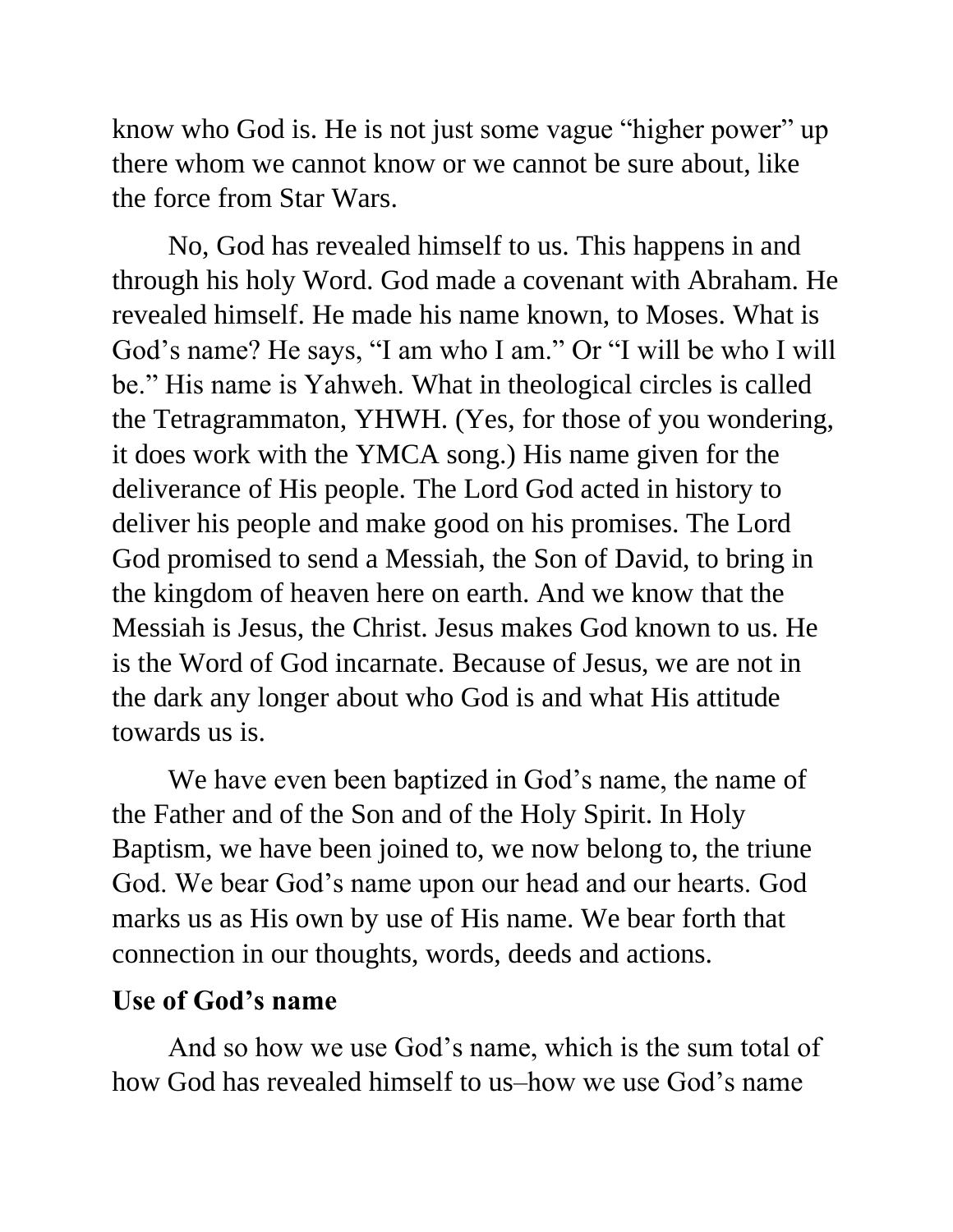with our mouth, with our tongue, shows how we are loving God. It shows whether or not we are grateful that God has made himself known to us as the God who loves us and cares for us and sent his Son Jesus to be our Savior.

So how are we doing? Well, it's a good thing that you are here in church to praise God with your voice, singing hymns, confessing your faith, giving your "Amen" to the prayers of the church. Those are ways in which we indeed love God with our mouth.

How do you speak of God in your home or to your neighbors? Do you give all glory to God? Do you acknowledge him in all your ways? Do you call on God's name in prayer in your daily devotions? Do you speak well of your church to others, that this is the place where you hear the good news of Christ, where God's Word is taught in its truth and purity, where your sins are forgiven, where Christ is present, and where eternal life is bestowed freely for Christ's sake? Well, maybe now things are getting a little dicier. Because maybe we don't use our mouth so well in these ways. Maybe we don't control our tongue so well. Our prayer life falters. We neglect to use our tongue to praise God, to bear witness to him, to call upon his name in every trouble. So while the commandment is good and holy, the problem is, we aren't. We sin and fall short on a daily basis. And so the Law condemns us.

We sin on a daily basis. You have not loved God with your whole heart. You have not loved God with how you have used your tongue or ears, or any other body part. Yes, you are a sinner. But Jesus is the Savior of sinners! He is your Savior!